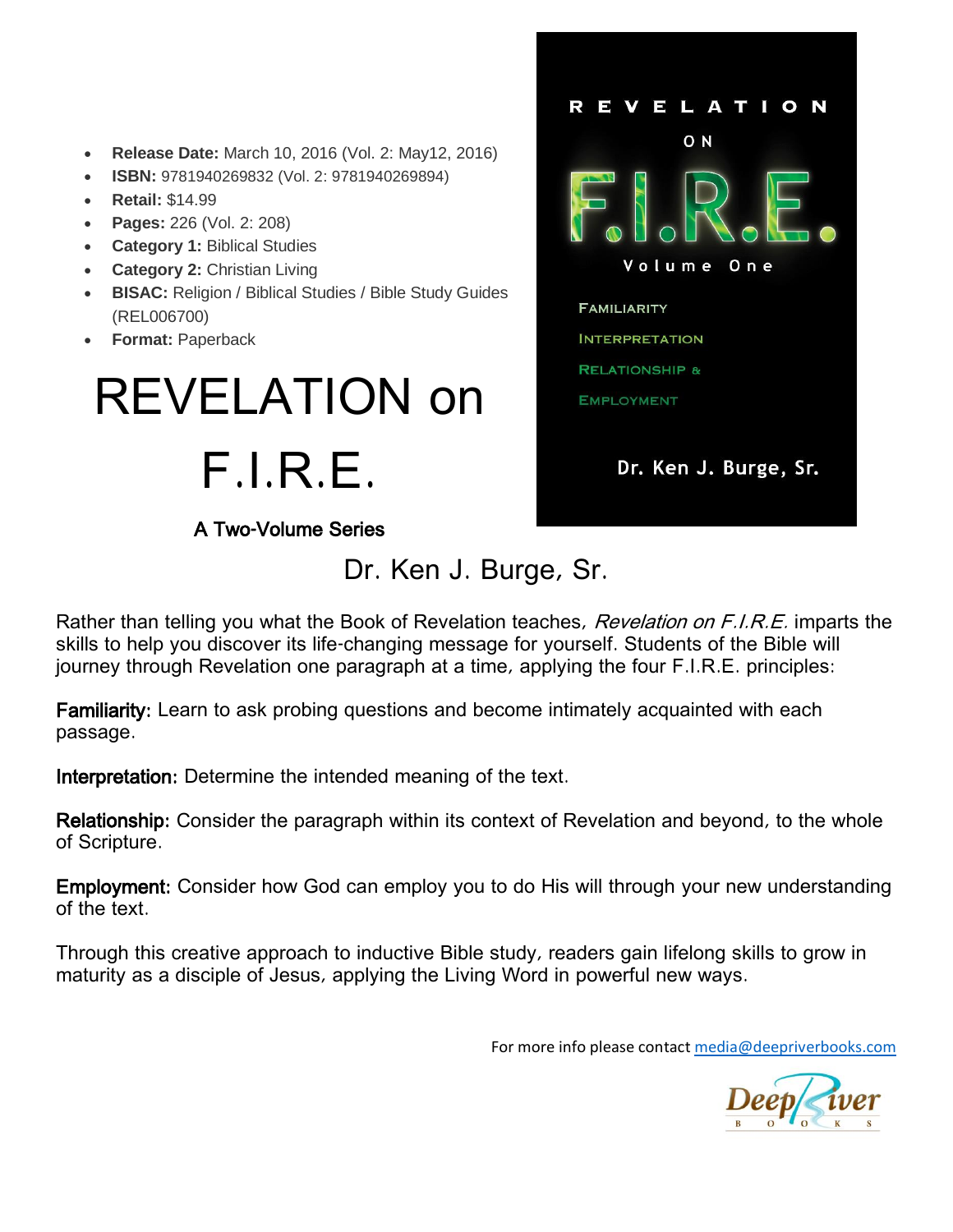

# About the Author

### Dr. Ken J. Burge, Sr.

Ken Burge (BA, Washington Bible College; MA and MDiv, Capital Bible Seminary; DMin, Dallas Theological Seminary) is the pastor of Colmar Manor Bible Church in Colmar Manor, Maryland.

Ken and his wife, Kimberly, have three adult sons.

# Connect with the Author at: www.colmarmanorbiblechurch.com

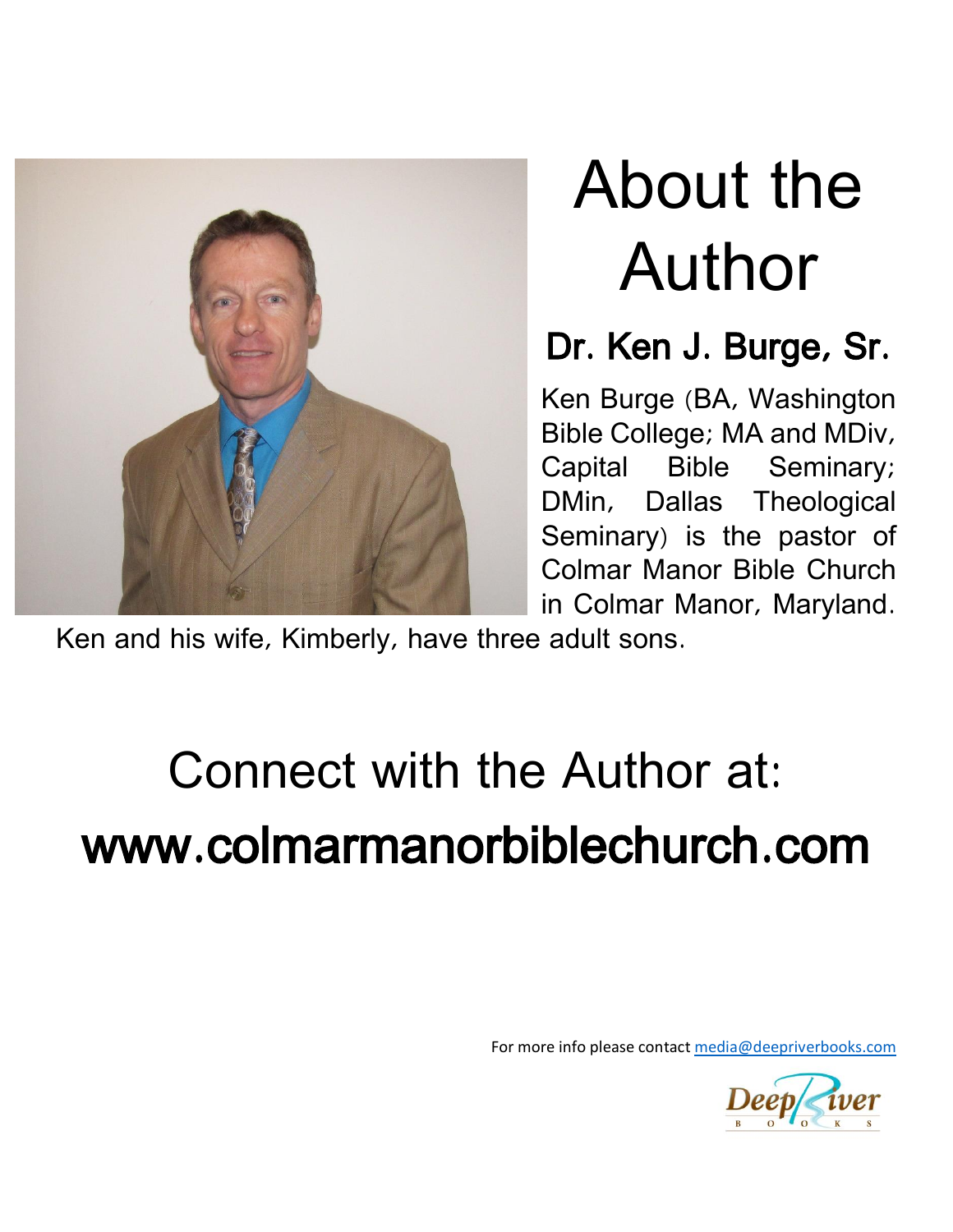## What Others are Saying About REVELATION on F.I.R.E.

(Two-Volume Series)

The book of Revelation has intimidated many, and Dr. Burge's book may just bring back some to reading, studying, and experiencing the blessings promised by Revelation (Rev. 1:3). It's a commentary with a twist, using a simple but useful acronym, F.I.R.E., which serves as the lens through which the reader looks.

Moving through the text of Revelation, Dr. Burge breaks the study into each element of the F.I.R.E. mnemonic. Particularly appealing is how each section begins with questions requiring the reader to personally interact with the Revelation text. The questions are simple and can be answered from the verses cited. I believe this is an effective way to prepare the reader to unpack the meaning of the verses being studied.

Dr. Burge's explanations of the text are simple and clear, noting important elements of the Greek grammar; his writing is engaging and easy to understand; the layout is easy to follow. It's my privilege to recommend it highly for the everyday man and woman sitting in church.

Rev. Christopher Bauer Senior Pastor Santa Rosa Bible Church Santa Rosa, California

The book of Revelation has been interpreted in some rather interesting ways over the course of the last two hundred years. In 1854, for instance, S.D. Baldwin published his work entitled Armageddon; or the Overthrow of Romanism and Monarchy. In this work, Baldwin presented some rather novel interpretations of Revelation, arguing that the forty-two months referred to in chapter eleven stood for the exact length of days between June of 335 and July 4, 1776, and that the child born in chapter twelve represented the government of the United States, which was to overthrow monarchy, as symbolized by the beast. The Book of Revelation, as interpreted by Baldwin, told the story of the United States and its overthrow of monarchy and the dragon of Great Britain. Of course, individuals can look back today and smile at interpretations such as these, but they underscore a somewhat significant point: many odd or idiosyncratic interpretations of Revelation exist and are still published on a somewhat regular basis. Fortunately, Dr. Burge's Revelation on F.I.R.E. is not such a book, as it relies on exemplary exegesis to interpret a most challenging text.

What also sets this work apart is the way Dr. Burge manages to offer practical, biblical advice that the ordinary Christian can utilize in their everyday walk. And this is guidance drawn straight from the text. While many writers get caught up in offering up their own pet theories as to how the events of the End Times will play out, Dr. Burge sticks to the text and challenges the reader to grow in their walk with God.

In a clear and effective style, Dr. Burge has managed to combine the erudition of a biblical commentary with the practical application only a pastor can provide. I highly recommended Revelation on F.I.R.E for those interested in gaining a greater understanding of Revelation and who want to use that understanding to further their walk with Christ.

#### **Daniel Burge Doctoral Candidate in History at the University of Alabama**

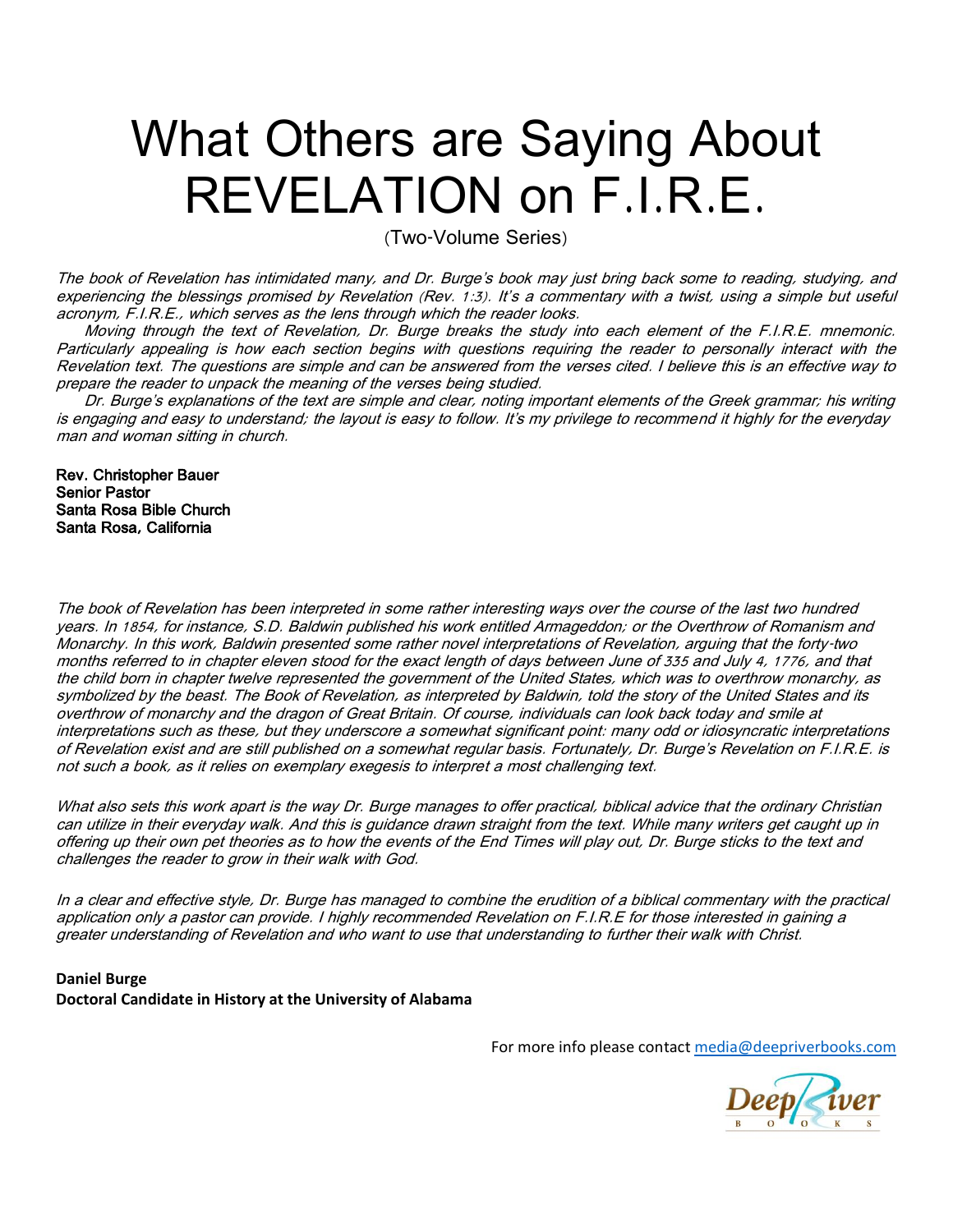## Suggested Interview Questions For Dr. Ken J. Burge, Sr., author of *Revelation on F.I.R.E.*

*(A Two-Volume Series)*

#### 1. Tell us a little about how and where you first came to Christ.

My best friend and I went to William Wirt Junior High School. My schoolmate was attending Colmar Manor Bible Church. He informed me that the Bible was taught and preached at all the services, which was something I had never experienced in the religion that I was raised. The pastor was preaching through the Book of Romans, so I decided to read through the Bible for myself to see if his preaching was true to the Word of God. My family thought it a bit odd when I started reading the family Bible from cover to cover. The confluence of the Word of God and the conviction of the Holy Spirit revealed that I was a sinner in need of a Savior. I put my faith in Jesus' finished work and was born again. By the way, the Colmar Manor Bible Church is where I have pastored for the last 25 years and have been attending faithfully for nearly 40 years.

#### 2. What compelled you to continue to pastor the same church for 25 years even when the ethnic-mix of the community vastly changed, ultimately leading you to write the article, The Need for Loyal Servants in Diverse Communities?

When I began attending Colmar Manor Bible Church nearly 40 years ago the town of Colmar Manor was predominantly Caucasian. Approximately 15 years ago, when I had been Senior Pastor for 10 years, I started asking myself if I should stay pastoring the church since the flavor of the community was changing and our church wasn't representative of the ethnic diversity in the town. I seriously asked myself, and the Lord, "Am I the right man for this ministry?" Shortly thereafter I had the privilege to lead the town's mayor and her husband to Jesus. I then began a Bible study with this African American couple. One night I was in my church office and was asked to come outside immediately because the Mayor was requesting my presence. As I walked outside she was mediating a gang dispute in the middle of the street. I joined her and a couple of hours later the two groups disbanded. Word of this white pastor's loyalty to the town's black mayor must have permeated the community because from that time onward the church reflects the ethnic diversity of the town.

#### 3. How did God supernaturally provide a house for you, which later benefited your church also?

I grew up in the small town of Riverdale Park in Maryland just several miles away from Washington, D.C. There was an elderly gentleman who lived two doors down from my house. He was a recluse and trusted few people. His home fell into disrepair since the death of his wife in 1961, which is the year that I was born. For some reason this man trusted me and would have me run errands for him. Moreover, he suffered from psychomotor seizures, which meant that he lost control of his mental faculties at times. I remember on several occasions not seeing him

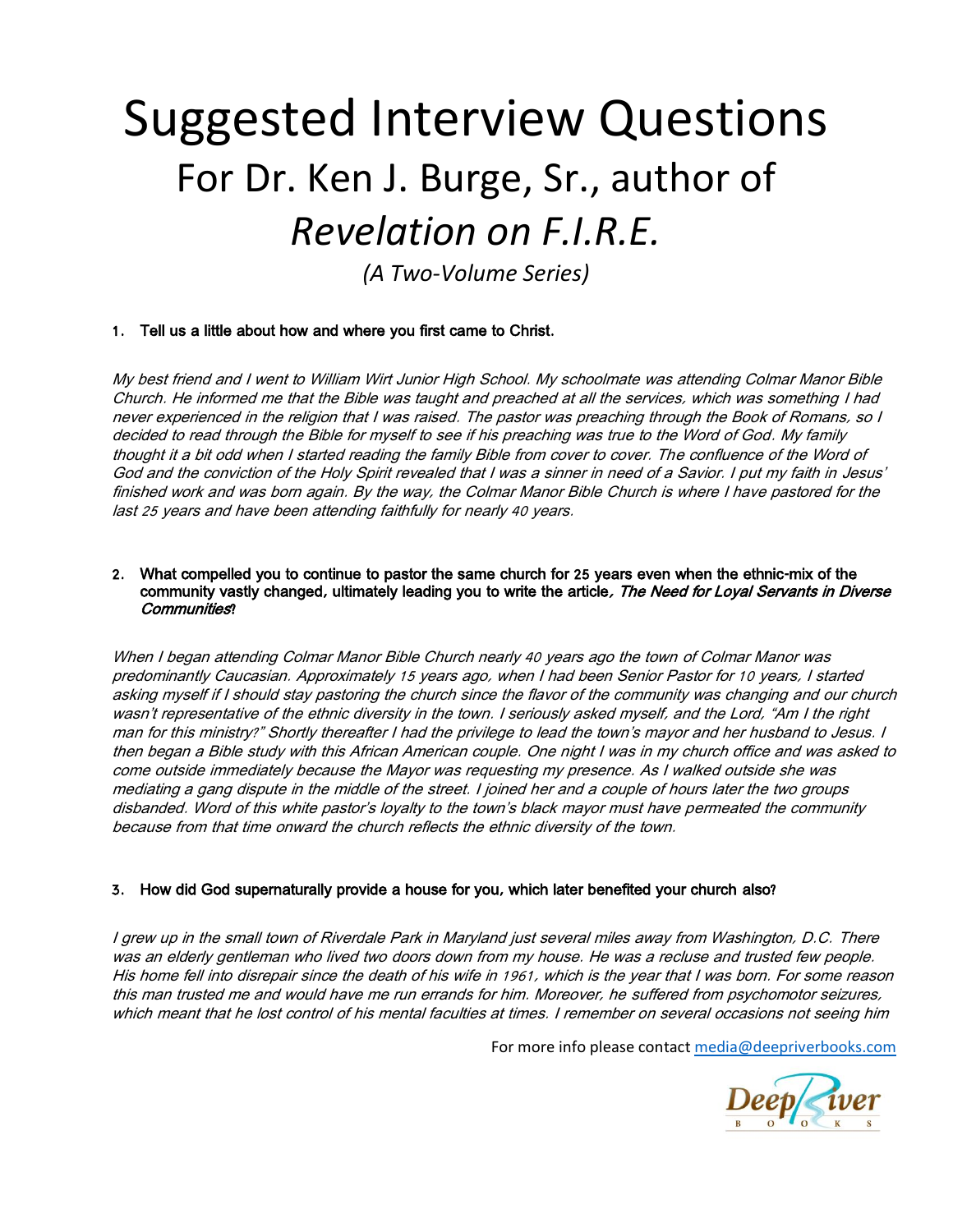for a period of time, so I would go into his house and find that he was suffering from a seizure, and would call for an ambulance for him. I never gave it much thought but I guess it saved his life a couple of times. As the years moved on I got married but still regularly helped this senior citizen. Having said that, from the time that I was eighteen I had begun praying that God would provide a house for me. My desire was for the Lord to make a supernatural provision so that I could keep my current job with the telephone company. Although it wasn't <sup>a</sup> high paying job, it gave me a thirty-seven hour workweek, which would enable me to continue to serve as our church's youth pastor. One day God graciously turned the light on for me. He had directed me to talk to my former neighbor about my wife and I moving in with him—after we did major home repair—and to purchase the house from him. My bride was a registered nurse and we knew that buying an inexpensive home would benefit us while my wife could provide adequate care to help this gentleman live his sunset years being well cared for. I'll never forget the day that I made the trip to see my old friend and share my proposition with him. He looked at me and said, "Kenny, you and Kim move in with me and I'll give you the house." Shortly thereafter I would be a twentytwo year old man born in 1961 with a home that was paid off in 1941! By the way, our church always had serious water issues. When I became the pastor we sold the parsonage because I owned my own home and made the costly repairs to the church.

#### 4. How did God use the call on your son's life to help sustain your own call to ministry through an especially rough season?

The statistics are discouraging pertaining to the small percentage of men that begin ministry and actually one day retire from the gospel ministry. I've read that nineteen out of twenty of the men that attended seminary in my generation will eventually leave the ministry. For those of us still in ministry, we have had our challenging times that have made us want to imitate Snagglepuss (the Hanna-Barbera cartoon pink mountain lion) and practice his famous saying, "Exit stage left." It was during one of those periods for me, which some would call the dark night of the soul, that God not only sustained me but called my youngest son into the ministry. Today Rev. Kenny Burge, Jr. is my Associate Pastor. I'm thankful for the staying power of grace.

#### 5. How is God using your books to fulfill the motto of your church?

The Colmar Manor Bible Church's motto is as follows: Finding the lost, training the found, for God's glory. For my doctoral studies at Dallas Theological Seminary I focused upon homiletics (preaching). I continued my studies on this topic that led to the writing of Preaching with F.I.R.E.'s E.T.A. The book focuses upon training pastors how to develop and deliver biblical messages. Subsequently, I started writing a series of commentaries to help both pastor and parishioner alike to accurately interpret and employ the message of the Bible. These tools are designed to help Christians. However, I've come to see my F.I.R.E. series as an evangelistic tool. The Lord impressed upon me to distribute several of my books to those who don't know the Lord, but have an interest in studying the Bible. Although I never envisioned this series to be evangelistic, I've come to see that the F.I.R.E. series fulfills the church's motto to find the lost, train the found, for God's glory.

#### 6. How do you envision the F.I.R.E. series benefiting both pastor and parishioner?

I've had the privilege to earn five degrees, all of which pertain to biblical studies. Our gracious heavenly Father directed me to focus upon hermeneutics, which is the fancy name for the principles to interpret the Bible. The F.I.R.E. acronym, which means familiarity, interpretation, relationship, and employment, is a proven means to get intimately acquainted with the living biblical text, interpret it accurately, relate it to its immediate and broader contexts, and then to employ its message. This information provided in the series gives pastors helpful analysis of